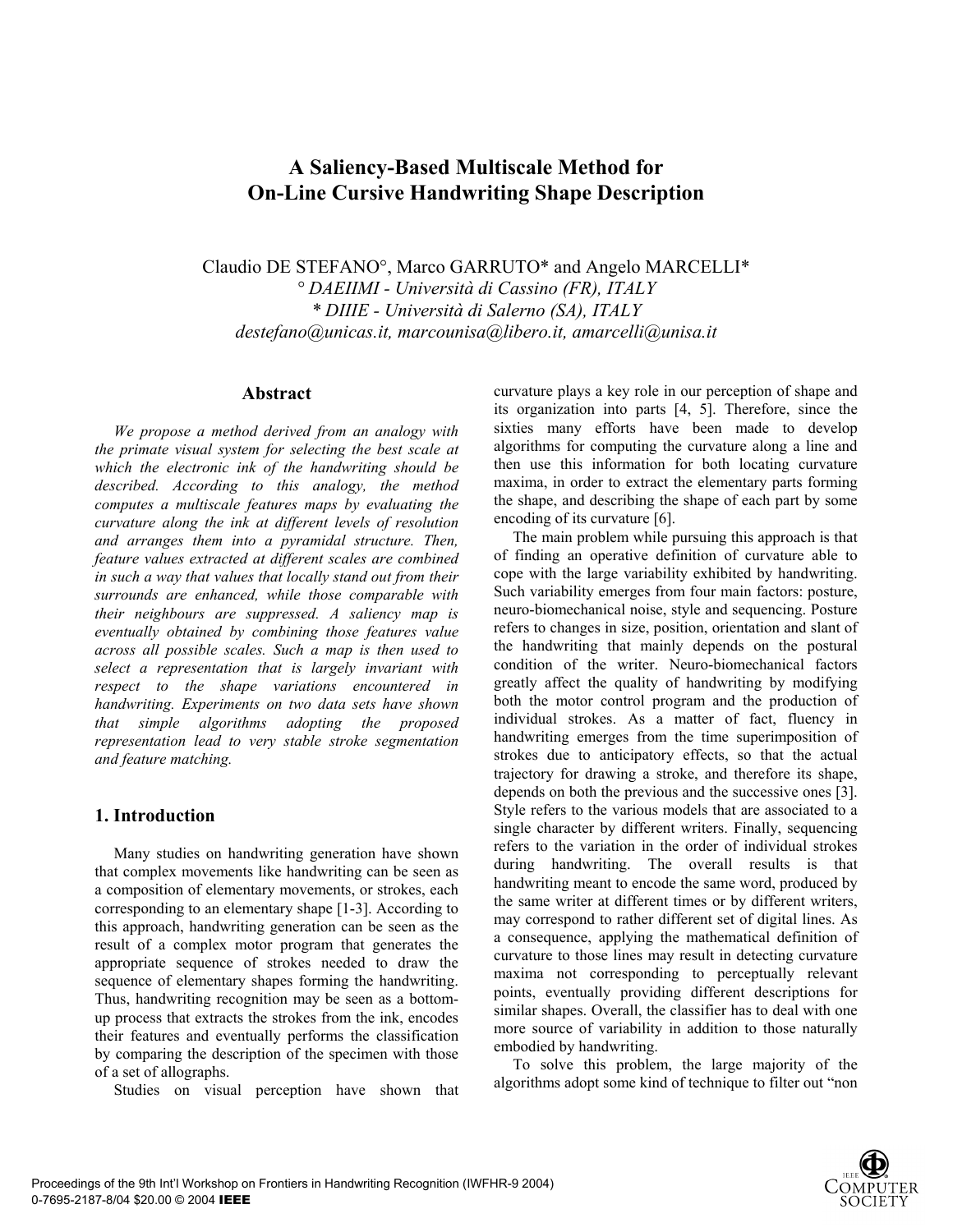relevant" changes of curvature. This is generally achieved by some thresholding technique, according to which curvature changes whose value is larger then the threshold are retained as perceptually relevant, while the remaining one are discarded. Thus, setting the value for the threshold represents the major challenge for those methods, and seems to be the main reason of the erratic behaviour they sometimes exhibit. To overcome this drawback, it has been suggested that effective shape representations can be achieved by a multiresolution approach, computed along a fine-to-coarse scale. Those parametric representations consider features over a continuum of scales simultaneously rather than at an individual, predefined scale. Independently of the actual method to compute the intermediate representations, scale-space exhibits many interesting properties, mainly hierarchical decomposition in a perceptually satisfying manner, and therefore seems very promising. Nonetheless, even when this approach is adopted, the problem of selecting the appropriate scale, i.e. the setting of the value for the scale parameter, still remain an open issue.

We propose to address the problem of selecting the best scale at which the electronic ink of the handwriting should be described by exploiting the concept of saliency introduced for modelling visual attention shift in primate visual system [7]. According to this model, multiscale features maps are computed at different levels of resolution and arranged into a pyramidal structure. Then, feature values extracted at different scales are combined in such a way that values that locally stand out from their surrounds are enhanced, while those comparable with their neighbours are suppressed. The saliency map is eventually obtained by combining those features value across all possible scales. Such a map enjoys the property of exhibiting higher values in correspondence of region of the scene whose features stands out from their surroundings on a larger number of scales. In other words, it encodes for local conspicuity over the entire visual scene. Following this approach, the problem of selecting the most suitable representation can be reformulated as an early, preattentive scene analysis problem. The scene the system is looking at is the electronic ink, and the features we extract from the ink, of which we want to estimate the saliency at different levels of resolution, is its curvature. The best representation, thus, is that corresponding to the scale at which the observed curvature changes are the closest, according to a given metric, to the saliency map. By reformulating the scale selection problem as a preattentive scene analysis we expect to provide a biologically plausible background to decide when a curvature change is "non relevant" and therefore should be discarded. Moreover, by analogy with the experimental results on preattentive visual tasks, the

obtained representation should be much more invariant with respect to locally prominent but globally nonsignificant changes of curvature.

The remaining of the paper is organized as follows: Section 2 describes the adopted curvature scale-space and the saliency map obtained from it. Section 3 illustrates the selection of the desired representation and the description of the underlying handwriting shape in terms of its curvature. Preliminary experimental results are reported in Section 4 and some concluding remarks are eventually left to Section 5.

# **2. The curvature scale-space**

As mentioned in the introduction, the information we extract from the ink, of which we want to estimate the saliency at different level of resolution, is the curvature. To implement this idea, we need to construct representations of the ink at different levels of resolution, estimate the curvature for each of them, and eventually compute the saliency of the curvature.

In differential calculus, the curvature *c* at a point *p* on a continuous plane curve  $\Gamma$  is defined as

*c*=*lim*∆λ*->0* ∆α/∆λ

where  $\lambda$  is the curvilinear abscissa along  $\Gamma$  and  $\Delta \alpha$  is the change in the angles of the tangents to  $\Gamma$  at distance  $\lambda$ and  $\lambda + \Delta \lambda$ , respectively. When the analytical representation of the curve is not available, the above limit is difficult to calculate [8]. However, by using a small unity interval  $\Delta \lambda = I$  along the curve, *c* can be approximated as *c=*∆α*.* This idea can be implemented by interpolating the available data points in such a way that the distance between successive points is equal to 1.

In our case, the input provided by the tablet are the sequences  $x(n)$  and  $y(n)$   $(n=1..N)$ , representing the coordinates of the points in the  $(x,y)$  tablet plane corresponding to the uniform time sampling of the ink produced by the writer. Thus, changes in the writing speed, either due to noise or exhibited in correspondence of the terminal parts of the strokes or where two successive strokes interact, produce changes in the density of the points along the line. For this reason, before applying our method, we need to preprocess the original set of points by adding new points in such a way to obtain a 8-connected line in the  $(x, y)$  plane. Along such a line, the distance between a pixel and each of its 8 neighbour is assumed to be 1 [9]. In the sequel, we will denote by *N* the number of points provided by the tablet, by *M* the number of points obtained at the end of the preprocessing step, by  $\Lambda$  the 8-connected line, and by  $x'(m)$  and  $y'(m)$  (m=1..*M*) the coordinates on the  $(x,y)$ plane of the points belonging to  $\Lambda$ . Note that  $M \gg N$ , where the magnitude of the inequality depends on the

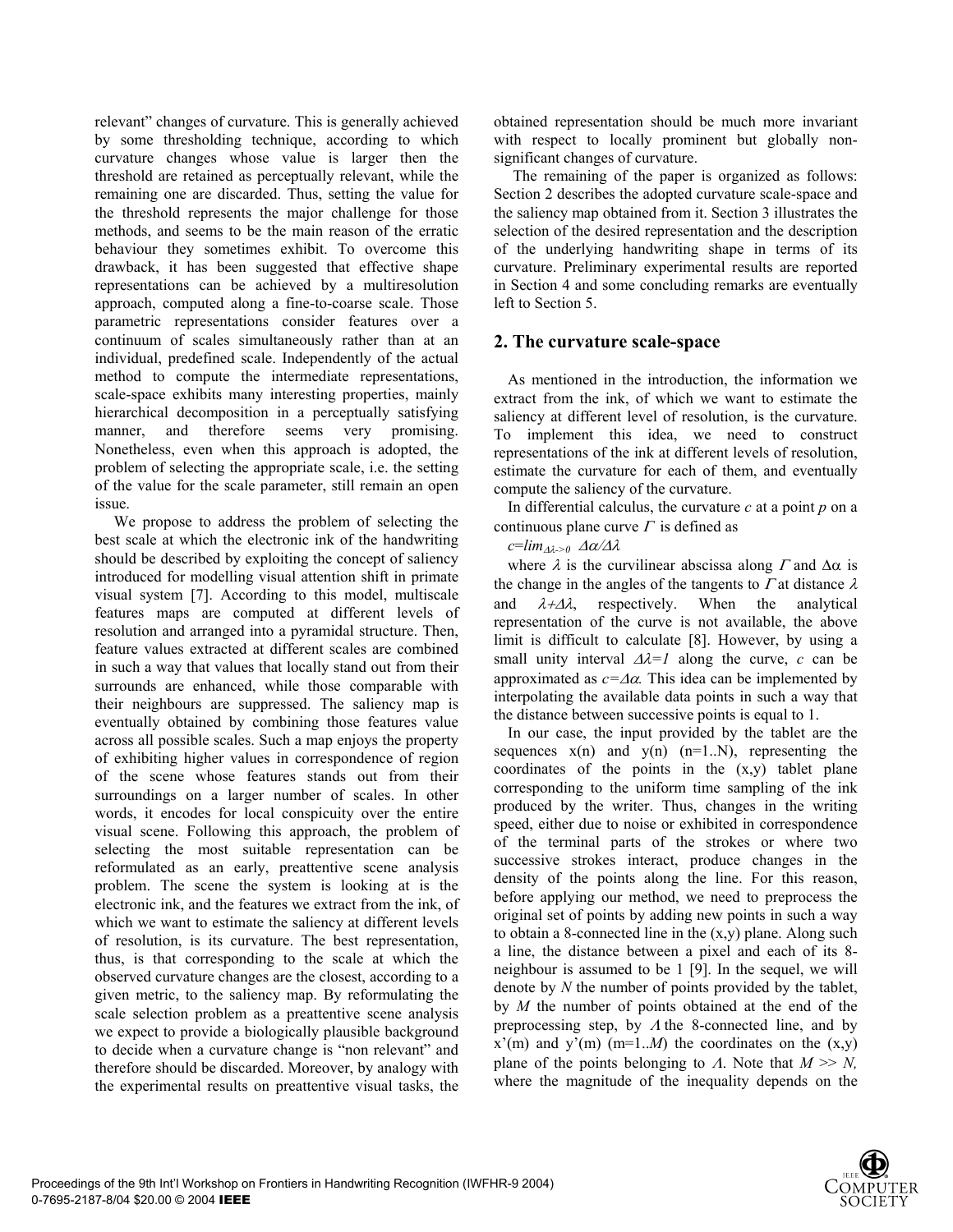resolution of the tablet and on the writing speed. The interpolation is achieved by connecting any pair of successive data points  $P=(x(n),y(n))$  and  $Q=(x(n+1),y(n+1))$  along the shortest digital path between them. The algorithm for finding the shortest digital path between two points finds the digital points by incrementing x or y - depending on which variable exhibits the largest variation from P to Q - and then computing the value for the other variable according to the equation of the analog interpolating line. Thus, the coordinates of each interpolating point between P and Q depend on both the coordinate of P and Q. Moreover, since in an 8-connected digital plane the maximum distance between two successive points after the interpolation is 1, the two signals  $x'(m)$  and  $y'(m)$  shall be much more correlated than the original  $x(n)$  and  $y(n)$ .

After this preprocessing, the aim of the first step of our method is that of performing a spatial frequency analysis of Λ in order to obtain a multi-scale representation of the original curve. The above mentioned properties of the sequences  $x'(m)$  and  $y'(m)$  allow to perform such an analysis separately on the two one-dimensional components rather than on the whole two-dimensional ink. To this purpose the Discrete Fourier Transforms (DFT)  $X(K)$  and  $Y(K)$  ( $K=1..M$ ) of the sequences  $x'(m)$ and  $y'(m)$  are computed. At each scale, the desired representation of the original curve is obtained by applying the Inverse Discrete Fourier Transform (IDFT) to the first  $T$  elements of the sequences  $X(K)$  and  $Y(K)$ : the smaller the value of  $T$ , the coarser the approximations of Λ. *T* ranges in [3,*N*], because 3 is the minimum number of points to define a curve and *N* is the original number of points provided by the tablet. At the end of this step we obtain different representations  $\Lambda_i$  (i=1..*N*-2) of the original curve containing a number of points ranging from 3 to *N*. Figure 1 shows the original ink and its multiscale representation obtained by applying the above mentioned procedure. The second step of our method is

devoted to estimate the curvature of each representation. To this purpose, the arclength representation of each representation  $\Lambda_i$  is computed [10]. This representation is a function  $\alpha(\lambda)$  where  $\lambda$  is the curvilinear abscissa of a point, and  $\alpha$  is the angle of the tangent to the curve at that point with respect to the horizontal axis. The length of the curve is normalized, so that at each scale *λ* ranges between 0 and 1, and partitioned in *N* intervals of the same size. In this way, independently of the actual length of each curve  $\Lambda_i$ , the arclength representations have the same number of points. The T values *α(λ)* measured on the curve are mapped into the corresponding intervals, while the remaining *N-T* ones are obtained by linearly interpolating the values measured on  $A_i$  they lie in between. Thus, the multiscale representation assumes the form of a two-dimensional array Α, with *N-2* rows (one for each scale) and *N* column (one for each point of the finest resolution).

The third step is devoted to build the feature map. In our case, the feature we want to estimate is the curvature along the ink. Center-surround operation is implemented by finding the local curvature at each scale. Figure 2a)-b) depict a word and a graphic rendering of its feature map.

The last step is aimed at building a saliency map, that in our case assumes the form of a one-dimensional array reporting the *N* average values  $\langle a/\lambda \rangle$  of the curvature detected in the previous step. Figure 2c illustrate the saliency map associated to a word.

#### **3. Saliency-based scale selection**

As mentioned before, we want to describe the shape of each stroke by means of its curvature. Intuitively, we would like to select the representation corresponding to the lowest resolution at which the less salient - but still "relevant" - changes of curvature are still detectable.



**Figure 1. The multiscale representation of the ink. a) The original ink, containing 28 points. b) The inks at the 26 different resolutions. The coarsest reconstruction of the ink,** Λ**1, appears as made of two segments forming an almost right angle, while the finest one,** Λ**26, is almost indistinguishable from the original ink. Note that the shortening of the ink due to truncation becomes apparent only at very coarse scales.** 

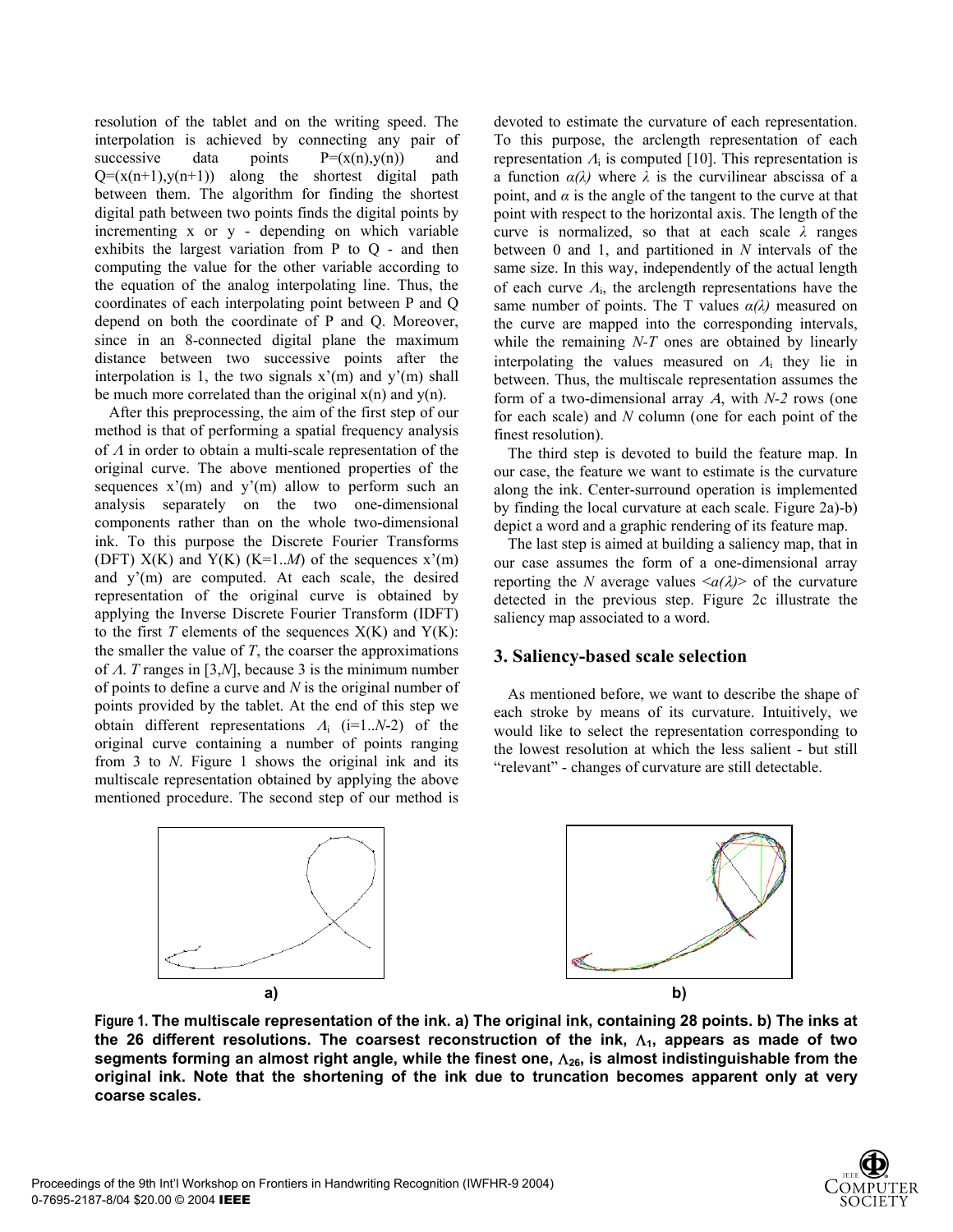

**Figure 2: The proposed method. a) The original input. b) A graphical rendering of the multiscale representation: at each scale, the darkest/brightest points correspond to most salient curvature changes. c) The saliency map: peaks correspond to most salient changes of curvature as measured across the scales. d) The histogram of the differences between the curvature at each scale and the saliency map. It is also shown the best fitting parabola: the selected resolution correspond to the vertex of such a parabola. e) The string encoding the change of curvature along the curve at the selected resolution: hyphens correspond to segmentation points. f) The obtained segmentation of the ink.** 

Selecting a representation corresponding to a lower resolution would be too coarse, and therefore would possibly hide some relevant features, while one corresponding to a higher resolution would be too fine, and therefore too sensitive to non-salient changes in the shape. Then, once this representation has been selected, the final description of the handwriting shape would be given in terms of a set of features extracted from the curvature of the ink at the selected resolution.

The algorithm for selecting the most suitable representation exploits the saliency map. In particular, for each representation  $\Lambda_i$ , it computes the distance between the vector  $\alpha(\lambda)$  and  $\langle \alpha(\lambda) \rangle$ , i.e. the difference between the curvature observed at that scale and the saliency map. According to the model, such difference should be very high in correspondence of the lowest resolutions, get smaller as far as the resolution approaches the "right" one and then increase again as the resolution becomes too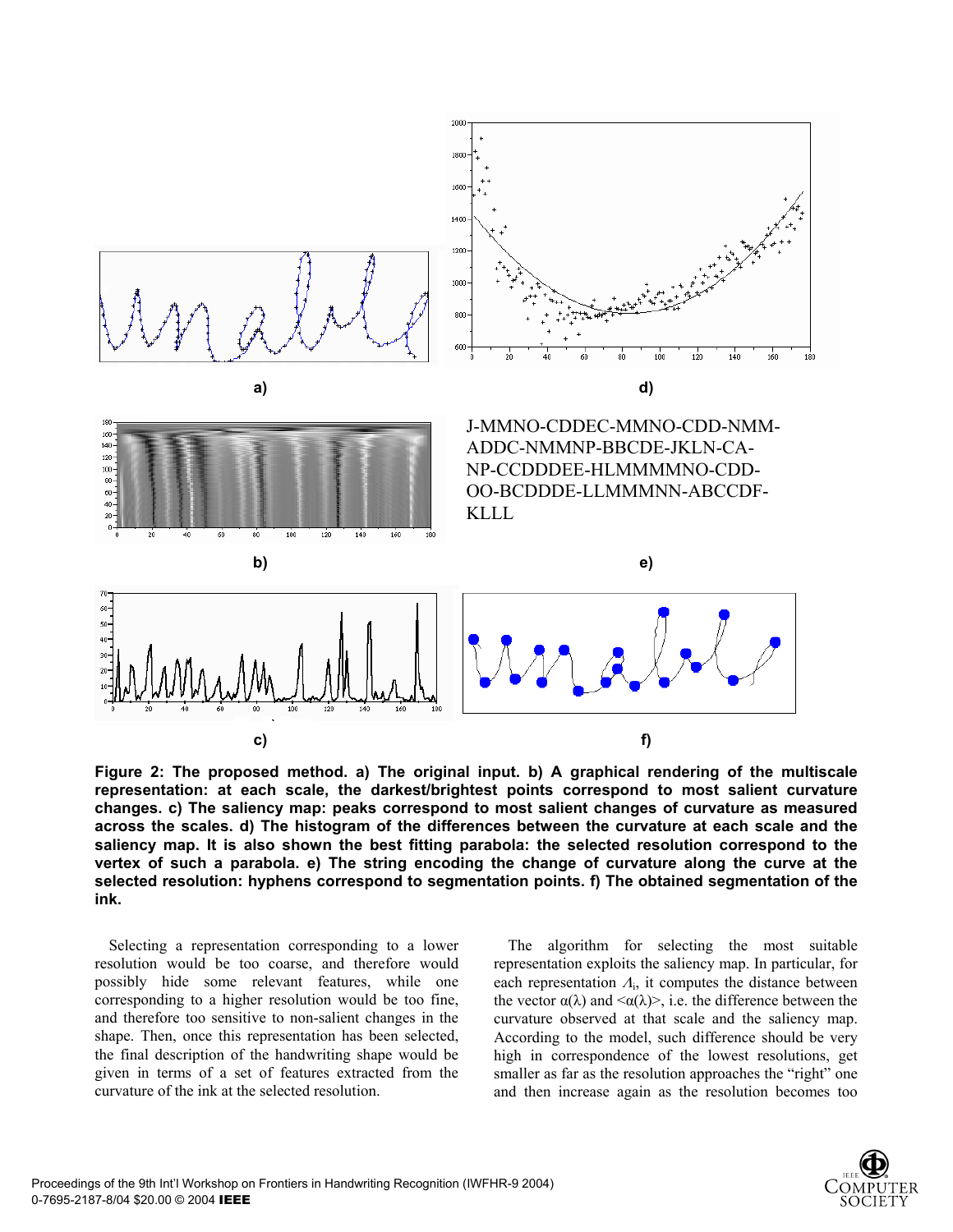high. Therefore, to select the most suitable representation we find the best fit of the distances with a parabola and select the scale ν corresponding to the vertex of the parabola. Once the scale ν has been selected, the shape of the handwriting is described by the direction of corresponding curve  $\alpha(\lambda)$ , which has been already computed in the second step of the algorithm described in the previous Section. The actual values of  $\alpha(\lambda)$  are quantized into 16 intervals and each interval encoded by one of the letter of the subset [A-P] in such a way that the letter A corresponds to the first interval (from 0 to  $2\pi/16$ ), the letter B to the second one (from  $2\pi/16$  to  $2*2\pi/16$ ) and so on, counter clockwise. By this encoding, then, the shape of the word is described by a string of characters that represents the desired set of features. Figures 2d shows the histogram of the distances along the scale-space and the best fitting parabola, while figure 2e reports the string encoding the shape of the word.

# **4. Experimental results**

The main purpose of the algorithm described in the previous Section, as already noted, is that of finding the best compromise between the two conflicting aims of any representation: hiding "non relevant" changes, i.e. changes that appear in samples belonging to the same class and, at the same time, preserving "relevant" changes, i.e. those exhibited by samples belonging to different classes. Therefore, we have designed a set of experiments to show that the features extracted from the proposed representation are very stable with respect to "non relevant" changes, as to allow simple but very performing implementations of many tasks of interest for handwriting recognition. In this study, we have considered stroke segmentation and feature matching. The experiments reported below have been carried out by using a set of 1,000 words produced by the same writer, provided by the Handwriting Recognition group at IBM T.J. Watson Research Center. Each word was manually segmented into strokes by three different subjects and only those points on which there was agreement among at least two experts were retained as actual segmentation point. Let us explicitly note that 99.86% of the actual segmentation points were agreed upon by all the experts.

The first experiment was aimed at performing the segmentation of the handwriting into strokes. This is achieved by parsing the strings encoding the shape of the word and locating a segmentation point whenever the lexical distance between the labels of two successive strokes is larger than 1. Note that the lexical distance  $d(P,A)=d(A,P)=1$ . The results obtained while processing the string in fig. 2e are shown in figure 2f. The figure has been obtained by locating on the original curve the arc corresponding to a point at the scale ν, and locating the segmentation point in correspondence of the extreme of the arc that exhibits the sharpest variation with the following/preceding arc of the curve. This last variation is easily computed by looking at the feature string. In order to provide a quantitative evaluation, we have assumed that a segmentation point provided by the algorithm was correctly located if it was located within the arc of the original curve delimited by the location of the experts' points. Under this assumptions, the algorithm correctly located 99.23% of the actual segmentation points.

In the second experiment, the strings encoding the shape of the words were compared by means of a string matching algorithm that exploits the observation that long strokes, typically ascenders and descenders, play an important role in driving the recognition process [11]. The string matching algorithm uses as input both the unsegmented strings S1 and S2, and the segmented ones, SS1 and SS2, respectively. It starts by searching for the longest common substring (LCS) with a gap of two between S1 and S2. The algorithm then assume that there is a match among all the strokes of SS1 and SS2 that are included, even partially, in LCS. In other words, the matching is "extended" at the stroke level. Then, the matching strokes are logically removed from both the unsegmented and the segmented strings and the algorithm search for the next LCS, and so on. The algorithm stops when either there are no more matching strokes, or the LCS includes only fragments of single strokes. The results of the algorithm for feature matching show that the algorithm succeed in providing similar description for similar shapes, as hypothesized.

Eventually, to provide quantitative estimation of the results, and because the database does not contain many instances of the same word, we have collected another database made of 240 words produced by 6 different writers, collected by using a Wacom PL 100V tablet with a cordless stylus and a sampling rate of 100 Hz. Each writer was required to drawn 10 times a set of 4 words without any specific instruction or model to adhere. Table I reports the results obtained on our database. Each entry in the table reports, for each word and for each writer, the number of words correctly decomposed (according to the human expert), and the number of different descriptions for that word, computed by assuming that two strings were considered as the same if there were at most two different symbols for each stroke. This choice for the string matching follows from the observation that the anticipatory effects mainly influence the beginning and the end of the strokes and therefore the first and the last symbols of each string. Let us note that the worst performance is obtained on the word "nothing" produced by the writer #5. The large number of different descriptions, however, is due to two different allographs